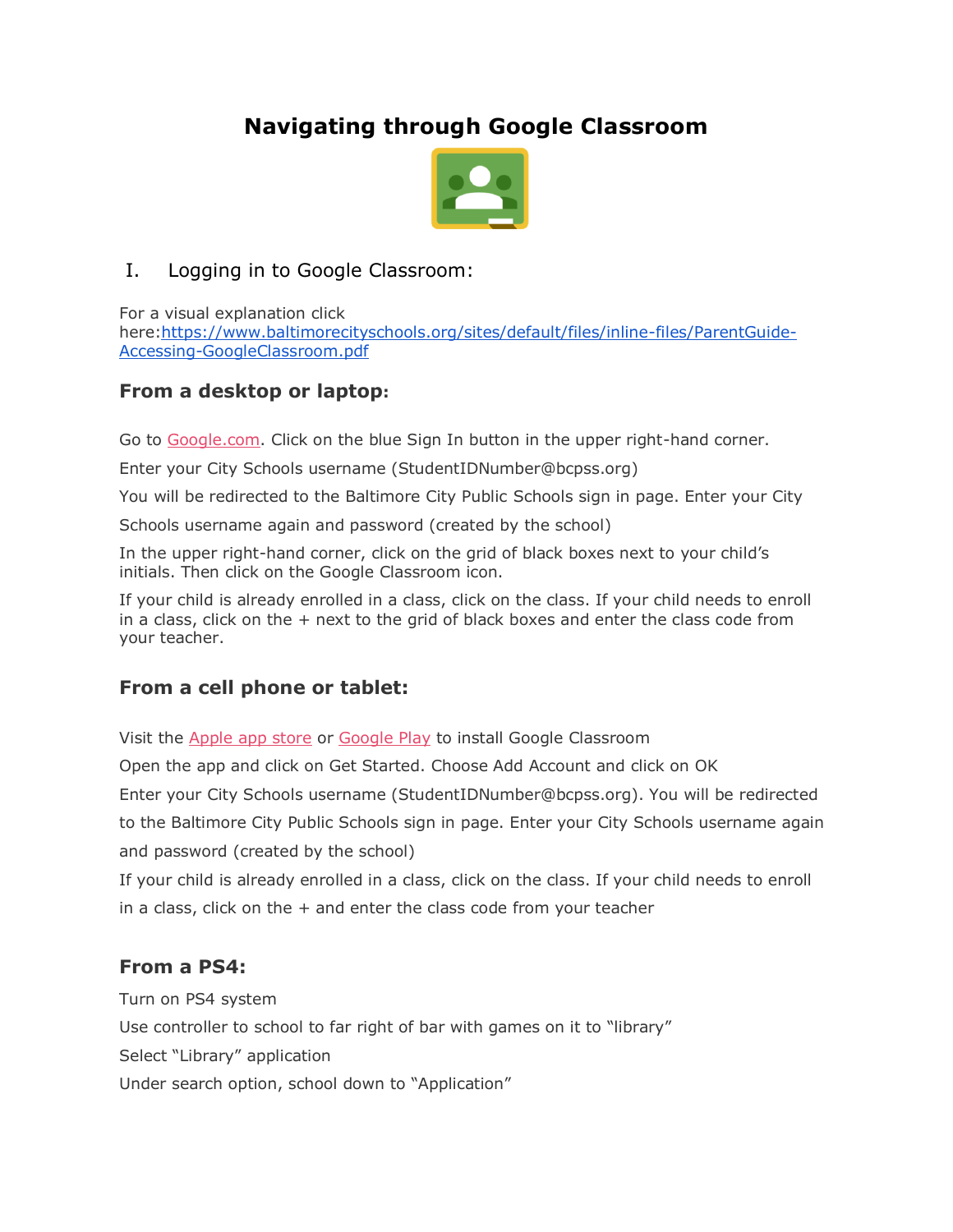Select "internet browser" on list of applications

Start internet browser and press triangle button on controller to search

Type in and search Google Classroom and select the first link that comes up

Select "go to classroom" and students sign in with your City Schools username and password

#### **From an Xbox:**

From the home menu, go to my games and apps

Scroll down to apps

Go to the Edge application

Go to classroom.google.com and sign in with your City Schools username and password



 $\circ$ 

## **Student Dashboard**

Once in Google Classroom click on the class you want to enter from your main dashboard



**Stream** is where you will find School level, Grade level and teacher level announcements. You will also find a weekly class schedule, and zoom links for live sessions.

**Classwork** is where you will find class assignments, materials, discussion questions and the weekly class schedule will also be posted here.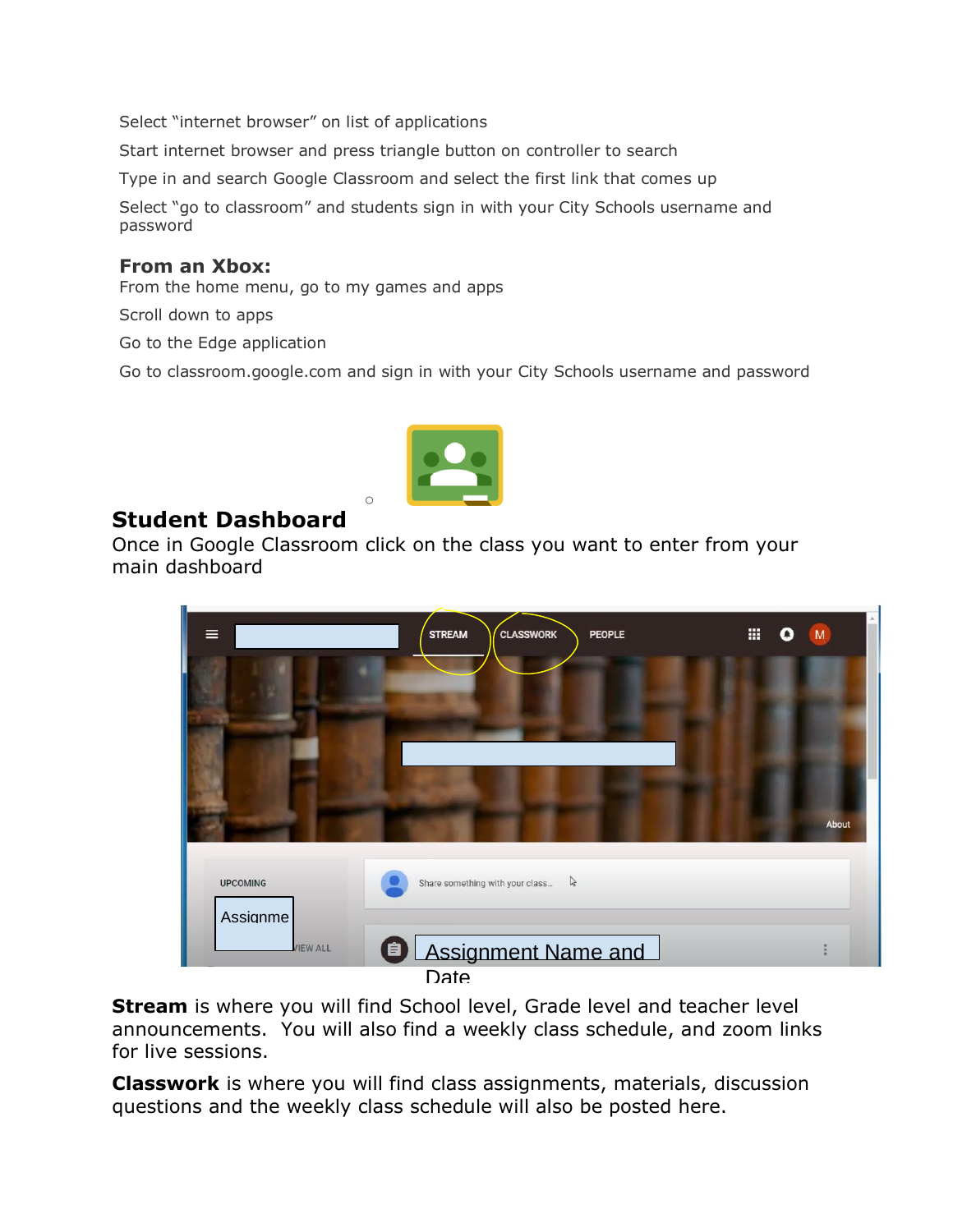#### This is a list of Icons used in **Classwork**.

**自** Assignment





- 卪 Question
- Material  $\blacksquare$

Here is an example of what you may see in the classwork section

 $\vdots$ 

Decimals Topic B lessons 6-8 week 4/6 - 10  $\blacksquare$ Lesson 6 video Wednesday 4/8/20 Posted Apr 7 自 Lesson 6 Problem Set Wednesday 4/8/20 Due Apr 10  $\blacksquare$ THE lesson 4 video for Monday 4/6/20 Posted Apr 7 n Video Lesson 5 Tuesday 4/7/20 Posted Apr 6 Problem Set Lesson 5 Tuesday 4/7/20 Due Apr 10 〔自 Lesson 4 Problem Set Due Apr 10 自 Problem set 3 Google Doc Version Due Apr 7

## **Opening and Completing an Assignment**

Once in Classwork you will see the Assignments, Materials and Due Dates. Click on the assignment and you will see it will have a copy with the student's name on it. Once opened the student can begin completing the assignment.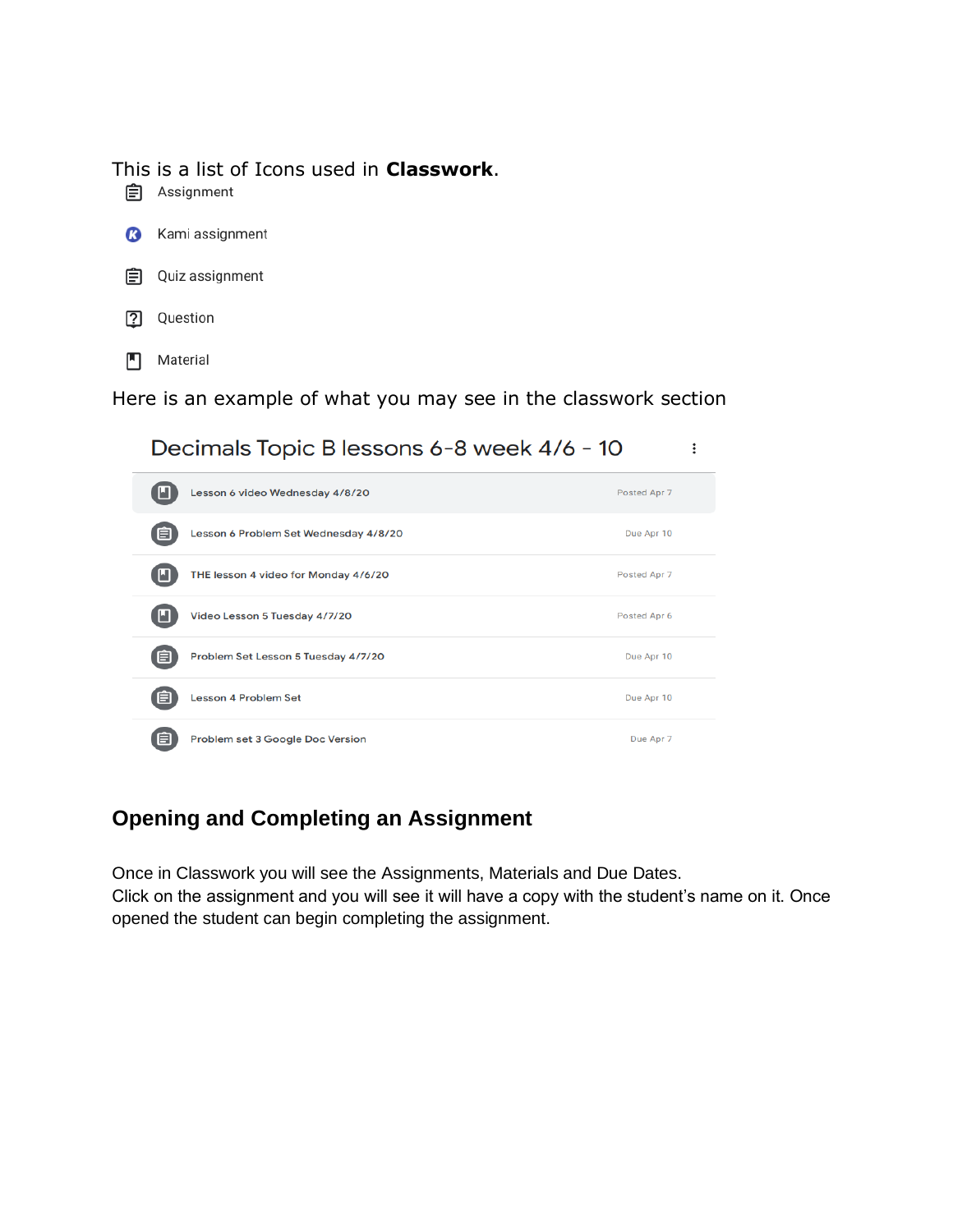| 叵<br>View your work                | Google Calendar   Class Drive folder |
|------------------------------------|--------------------------------------|
| Assignment with NO attachment<br>目 | No due date                          |
| Assignment with Attachment<br>E    | No due date                          |
| Posted 6:01 PM                     | Assigned                             |
| Sample As<br>Google Does           |                                      |
| View assignment                    |                                      |

When the student is **finished** with the assignment they will click on the **Turn In** tab. The student will only click on this tab when finished with the assignment because the student will no longer be able to edit once it has been returned to the teacher. The student may also leave a private comment for the teacher in the comment box.

| Google Docs      | × |  |
|------------------|---|--|
| Add or create    |   |  |
| <b>Turn in</b>   |   |  |
| Private comments |   |  |
|                  |   |  |

**Checking Assignment Status:**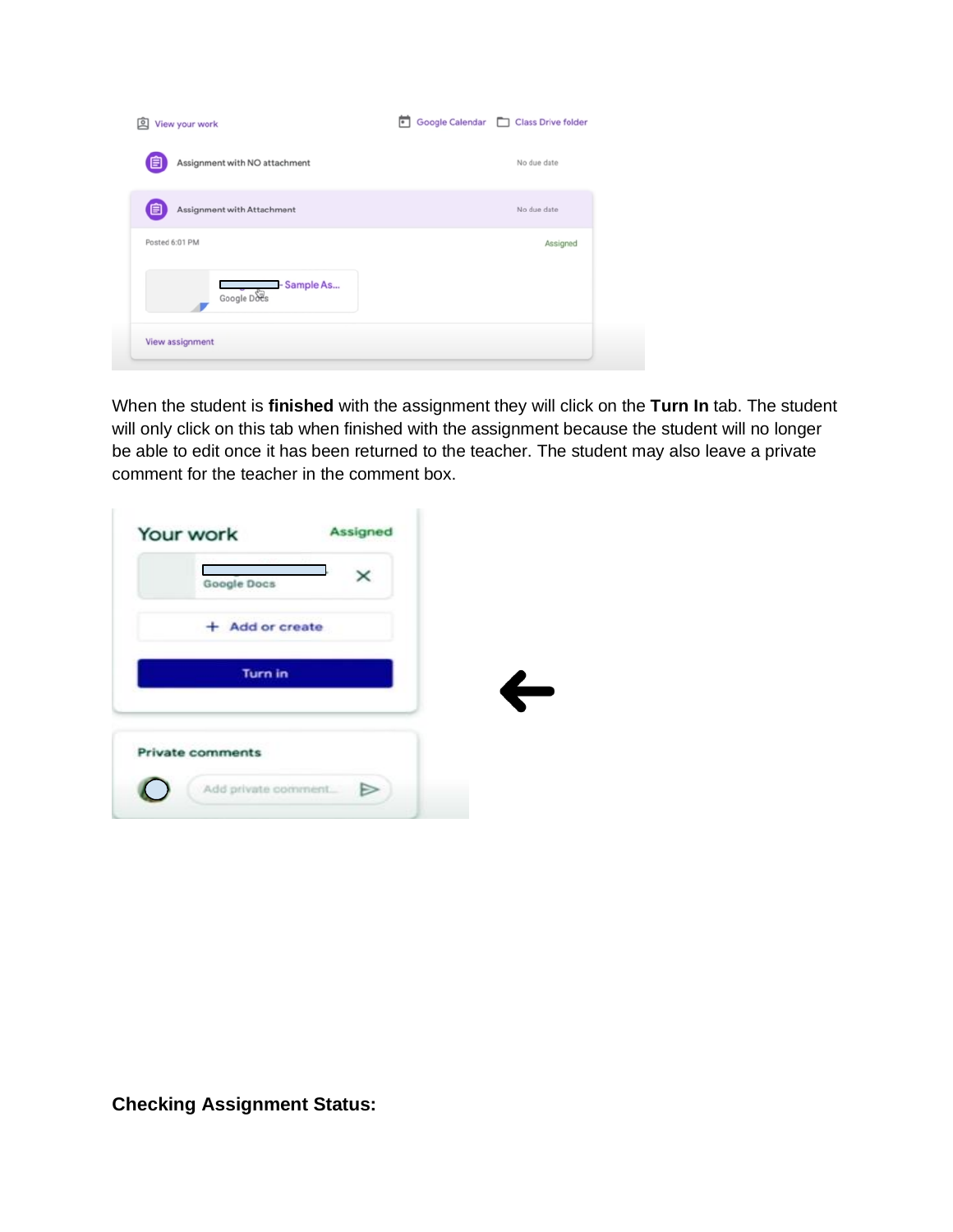On the top of your dashboard you will see



Click on the **View your work** tab. The student will be able to see work assigned, returned graded and any missing assignments.

|                                 | Title                                                                        | Due              |                |
|---------------------------------|------------------------------------------------------------------------------|------------------|----------------|
| <b>FILTERS</b>                  | #019 Explain why the founders created the three branches.                    | No due date      | Turned in      |
| Assigned<br>Returned with grade | #017 Make a graph of your heart rate as you walk in p<br>□ 5 仙 1 No due date |                  | Assigned       |
| Missing                         | #016 Add a document of your choice<br>01                                     | Feedback         | Assigned       |
|                                 | #015 Write a Paragraph                                                       | conversation     | Assigned       |
|                                 | #007 Spreadsheet Tip                                                         | Jul <sub>B</sub> | <b>Missing</b> |

#### **Re-submitting Returned work:**

Once a student turns in an assignment the teacher will review it, give feedback and/or grade the assignment. If the teacher allows for revisions a student can then re-submit the assignment with revisions.